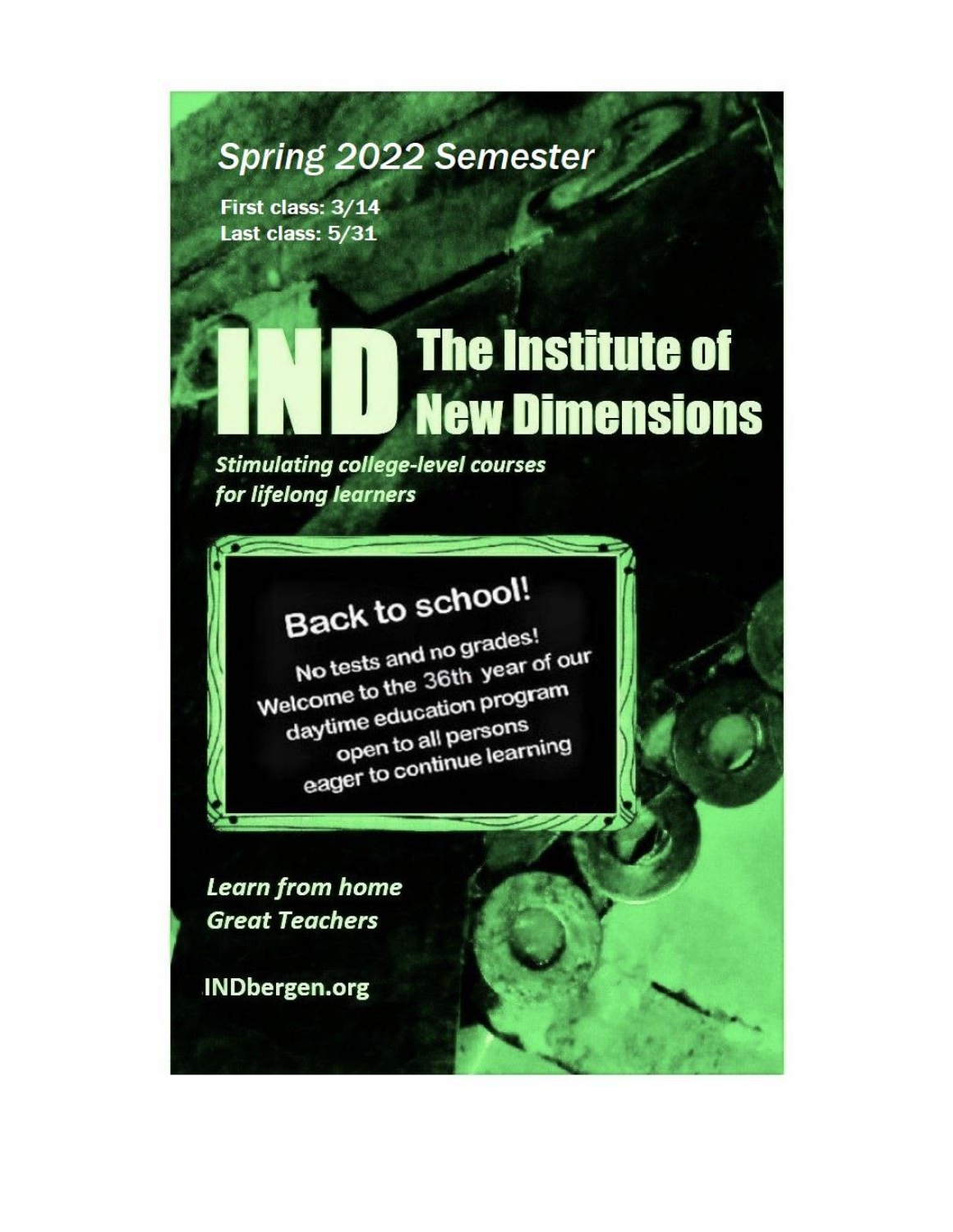## **IND Spring 2022 Course Listings**

## **All courses are 90 minutes long, except as noted**

| Mondays, 10:00 am                                                               |                                  |  |  |
|---------------------------------------------------------------------------------|----------------------------------|--|--|
| #111 Young Adult Historical Fiction: A Focus on Inequity and Diversity Issues   |                                  |  |  |
| 3/14, 3/28, 4/11, 4/25, 5/9                                                     | Howard B. Schechter, Ed.D Page 5 |  |  |
| #112 Two Topics in Psychiatric History                                          |                                  |  |  |
| 3/21, 5/2                                                                       | Henry Pinsker Page 5             |  |  |
| #113 Paris, Ooh, La, La!                                                        |                                  |  |  |
| 4/4                                                                             | Ray Turkin Page 5                |  |  |
| <b>Mondays, 12:00 pm and 2:00 pm</b>                                            |                                  |  |  |
| #121 New York People and Places: The Brooklyn Bridge and Katherine Hepburn      |                                  |  |  |
| $3/14$ at 12:00 – 1:30 pm and 4/11 at 2:00 – 3:30 pm                            | Marty Schneit Page 6             |  |  |
| Please note the different starting times for the two sessions.                  |                                  |  |  |
| Mondays 12:00 pm                                                                |                                  |  |  |
| #122 The Civil War: Critical Moments, Critical People                           |                                  |  |  |
| 3/21, 4/11, 4/18, 4/25                                                          | Michael Sica Page 6              |  |  |
| #123 More Topics in French Life: Fashion and Food                               |                                  |  |  |
| 3/28, 4/4                                                                       | Ronnie Friedman Page 6           |  |  |
| Mondays, 2:00 pm                                                                |                                  |  |  |
| #131 The Status of Minorities in China                                          |                                  |  |  |
| 3/14, 3/21                                                                      | Judy Manton Page 7               |  |  |
| #132 The Online Classroom: Challenges and Opportunities in Virtual Learning     |                                  |  |  |
| 4/4                                                                             | Sophia Rosenfeld Page 7          |  |  |
| #133 The Current Economic and Financial Impact of Covid-19 on the United States |                                  |  |  |
| 5/16                                                                            | Arthur S. Guarino Page 8         |  |  |
| Tuesdays, 10:00 am                                                              |                                  |  |  |
| #211 The Golden Age of Pop Music, Spring 2022 Edition                           |                                  |  |  |
| 3/15, 3/29, 4/12, 4/26, 5/10                                                    | Joe Weisfeld Page 8              |  |  |
| #212 More Stories from Space                                                    |                                  |  |  |
| 3/22, 4/5, 4/19, 5/3, 5/17                                                      | Joe Lennox Page 8                |  |  |
| Tuesdays, 12:00 pm                                                              |                                  |  |  |
| #221 Mindfulness and Meditation                                                 |                                  |  |  |
| 3/15, 3/29                                                                      | Sarah Hiller-Bersson Page 9      |  |  |
| Please note: sessions are one hour long.                                        |                                  |  |  |
| #222 Great Decisions, 2022                                                      |                                  |  |  |
| 3/22, 4/5, 4/19, 5/3, 5/17                                                      | Joseph Walinski Page 9           |  |  |
| #223 The Fourth Estate                                                          |                                  |  |  |
| 4/12, 4/26, 5/10, 5/24, 5/31                                                    | Arnold Rubin, M.D. Page 10       |  |  |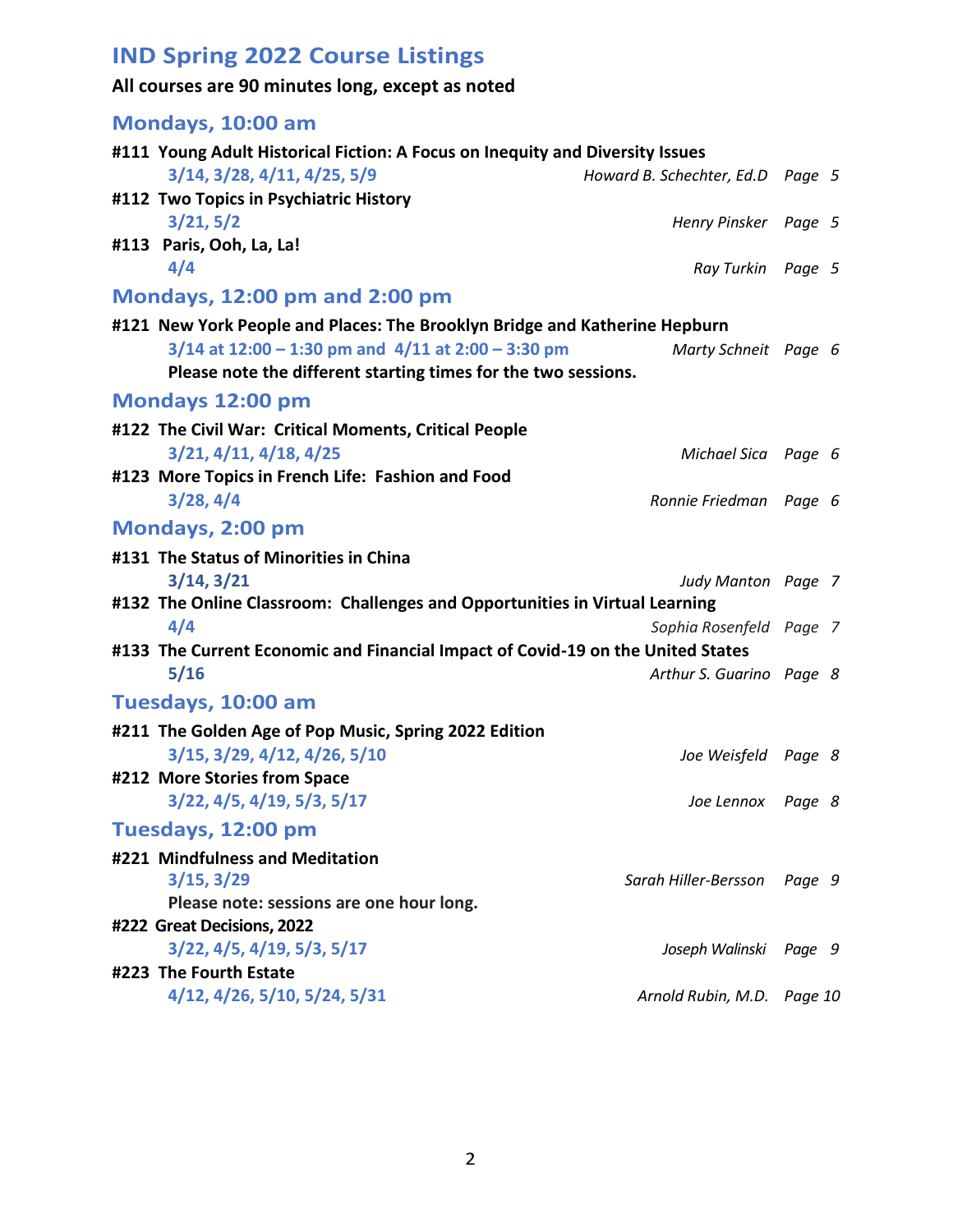## **IND Spring 2022 Course Listings,** *continued*

## **All courses are 90 minutes long, except as noted**

#### **Tuesdays, 2:00 pm**

| #231 Memoir Writing Workshop, Continued<br>3/29, 4/12, 4/26, 5/10<br>Please note: sessions are two hours long. | Rosalyn Hantman Page 10 |         |
|----------------------------------------------------------------------------------------------------------------|-------------------------|---------|
| #232 A History of China                                                                                        |                         |         |
| 3/22, 4/5, 4/19, 5/3, 5/17                                                                                     | Robert Suffis           | Page 10 |
| #233 The Rebel Girl's "First Life:" Elizabeth Gurley Flynn                                                     |                         |         |
| 5/24                                                                                                           | Evelyn Hershey Page 11  |         |
| Thursdays, 10:00 am                                                                                            |                         |         |
| #411 The Happiness Advantage                                                                                   |                         |         |
| 3/17                                                                                                           | Elaine W. Solomon       | Page 11 |
| #412 Some Topics in American Life and History<br>3/24, 4/14, 4/28, 5/12, 5/26                                  | <b>Martin Alboum</b>    | Page 11 |
| Thursdays, 12:00 pm                                                                                            |                         |         |
| #421 The Japanese-American Immigrant Experience<br>3/24, 4/14, 4/28, 5/12, 5/19                                | <b>Emily Ginder</b>     | Page 12 |
| Thursdays, 2:00 pm                                                                                             |                         |         |
| #431 Contemporary Musicians of the Middle East                                                                 |                         |         |
| 3/17, 3/24                                                                                                     | <b>Philip Penner</b>    | Page 12 |
| #432 Prior Restraint: The Role of a Free Press in a Democracy                                                  |                         |         |
| 4/14                                                                                                           | Bruce S. Rosen, Esq.    | Page 13 |
| #433 Your Estate Plan                                                                                          |                         |         |
| 5/5, 5/12, 5/19, 5/26                                                                                          | Neil Kilstein, Esq.     | Page 13 |
|                                                                                                                |                         |         |

## **IND - The Institute of New Dimensions BOARD OF TRUSTEES**

Nahum Bachrach, President **Keith Danish Barbara Gardner Beatrice Geller Hester Giddings** 

**Emily Ginder Alice Olick** Susan Putterman **Enid Sachs** Mona Scheraga Michael F. Sica

Gloria Smith **Robert Suffis Edie Turkin** Joseph Walinski Naomi Weber Elaine Weisfeld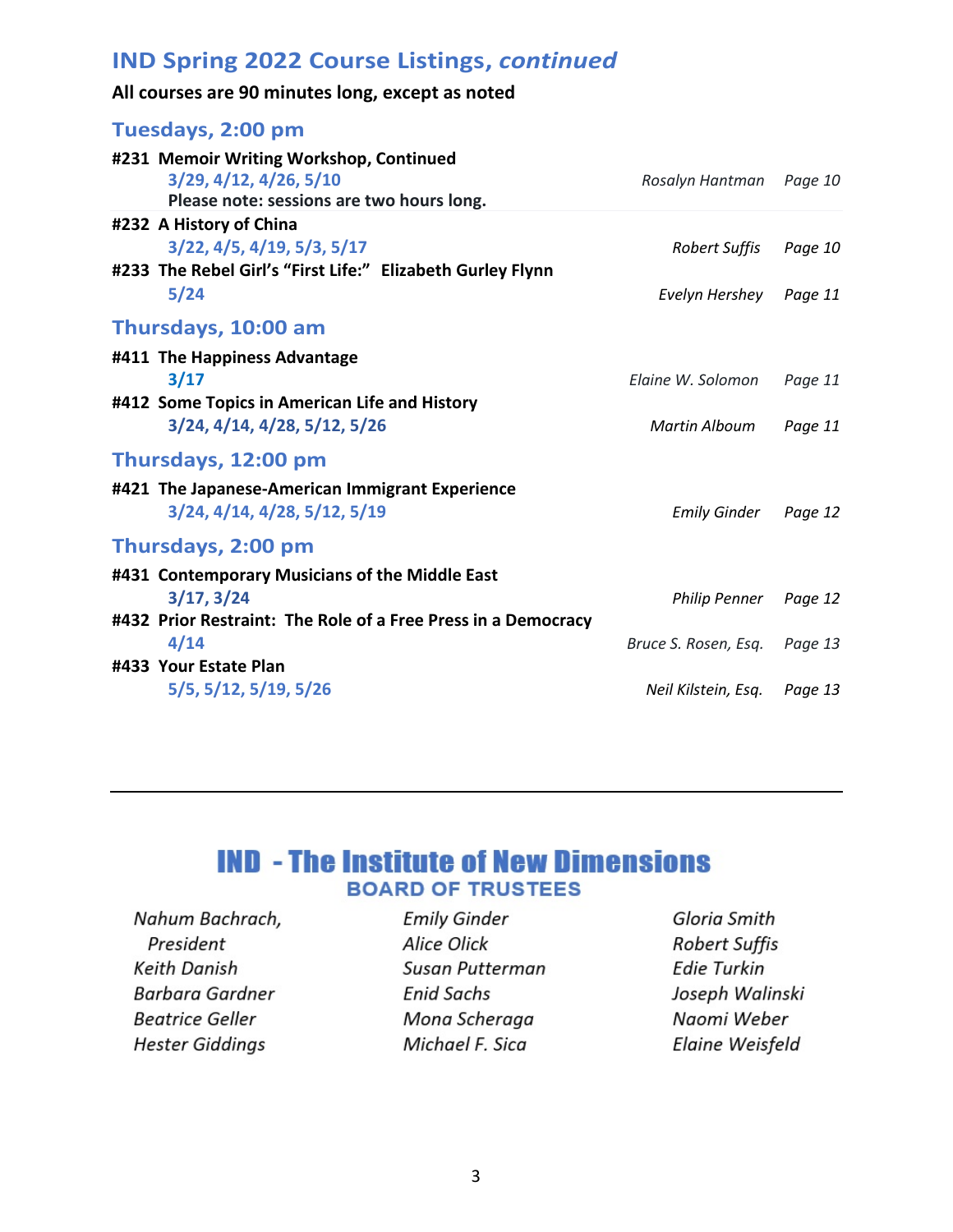## **IND, THE INSTITUTE OF NEW DIMENSIONS,**

is a non-profit organization. Our mission is to offer short college-level courses to adults. IND believes that intellectual stimulation fosters well-being in adults.

Our courses are offered in the spring, fall and winter. Most spring and fall courses consist of four or five 90-minute daytime sessions, in semesters of approximately twelve weeks. Winter courses are mainly one or two sessions, in a seven-week-long semester.

Students may enroll in as many courses as they like.

#### **VIRTUAL COURSES**

Due to the continuing Covid situation, our Spring 2022 semester will be totally virtual, held online via the Zoom application, on a device of your choosing – computer, smart phone, tablet, etc. You can also listen to classes by phone without attending visually. All registrants will receive instructions for using that program. If you are inexperienced or hesitant about this system, we will hold tutorials. As a fallback position, ask your grandchildren how to use it.

For the convenience of all students, the virtual classroom entry will open 15 minutes before the start time. Please sign in early to allow time for checking your computer settings. You may leave class at any time before the session ends.

#### **THE COURSE BROCHURE**

Because this semester will be held virtually, we are only sending our course brochure by Email, to people on our mailing list who have provided their Email addresses. If you know anybody who might be interested in our courses and has not received the brochure, please forward it to them or provide us their Email address for us to send it.

#### **REGISTRATION**

The registration form is separate from the course brochure. There are two versions: for PC computers with the Excel program, and for hand calculation. The form for hand calculation can be printed from most computers. If neither of these forms work, send us an email with your choices, or send a letter with your check.

Register early for the courses of your choice. Classes fill quickly and some have limited enrollment. Each student registering for courses must complete an individual registration form. To minimize handling of checks and paperwork, we strongly urge that you register only by credit or debit card payment. If you pay by check, it must accompany the registration form.

For card payment, registration and payment is a two-step process. When we receive your registration form we will reserve your place(s) in your course(s) and send you the payment link. Upon receipt of your payment we will send you a confirmation by email. Please pay promptly, as we can't hold places for more than 5 days.

If space allows, registrations will be accepted up to the time of a class session. Please call in advance to 973-291-8220 to check place availability if you wish to sign up for a course at that time.

Prior to the start of courses, we will also email you a non-transferable Zoom class invitation registration link and passcode for each course you take. This information is necessary for you to attend a course. It will work as a link from the email in which it is sent. Multiple sessions of a course use the same Zoom passcode. If you lose the passcode(s) please contact us.

Occasionally we may need to change the schedule or cancel a course due to unanticipated events. We will make every effort to inform you when that happens and to help you make changes in your course selection. Please be sure to enter your phone number(s) in the registration form for us to contact you.

#### **SPECIAL THANKS**

We thank our instructors and class supervisors, all of whom are volunteers. We commend our classroom supervisor, Bill Glass, for his fine work in making a success of our Zoom classroom experience.

#### **FOR FURTHER INFORMATION**

**Call (Monday thru Friday) at: 973-291-8220 Mail to: Email to: [IND.bergen@gmail.com](mailto:IND.bergen@gmail.com) Institute of New Dimensions Or see our website at: INDbergen.org P.O. Box 17** 

**Butler, NJ 07405**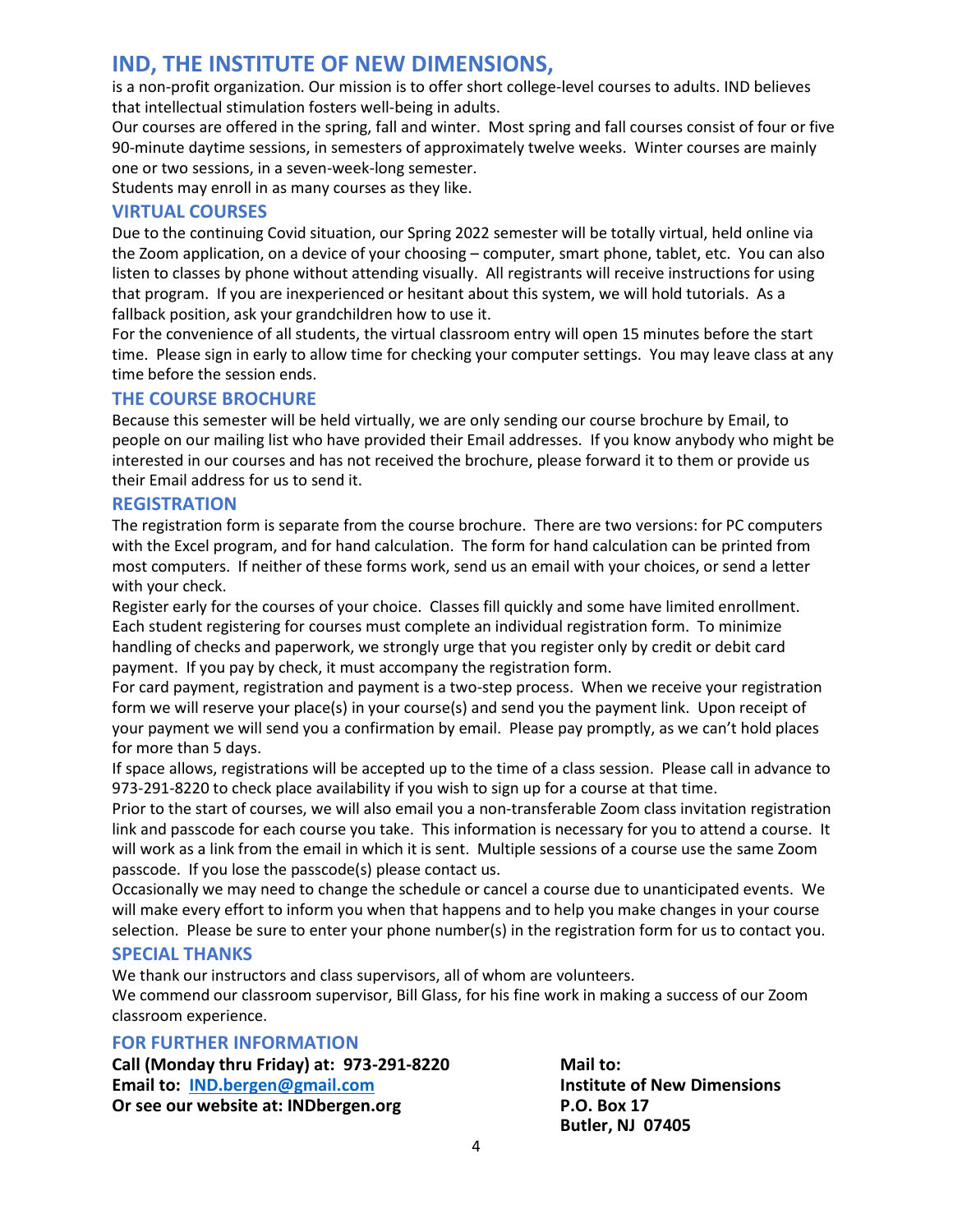#### **Mondays, 10:00 am**

#### **#111 Young Adult Historical Fiction: A Focus on Inequity and Diversity Issues**

*Instructor: Howard B. Schechter, Ed.D., former principal of John A. Forrest School in Fair Lawn and P.S. 158 on the Upper East Side in Manhattan, was Director of Gifted and Talented Programs in the Bronx. A former teacher of French, Spanish and ESL, Dr. Schechter is a graduate of the Sorbonne and serves as a literacy and language consultant in both New York and New Jersey.*

## **Mondays, 10:00 – 11:30 am 3/14, 3/28, 4/11, 4/25, 5/9**

#### **Note: This is a five-session course. The fee is \$20.**

Historical fiction often conveys an emotional and unique perspective about events that changed our world and continue to have relevance today. In this course we will read and discuss five young adult historical fiction novels that focus on inequity in the context of creating diverse and inclusive societies.

The books we will read are:

- 1. *When My Name Was Keoko* by Linda Sue Park
- 2. *I Can Make This Promise* by Christine Day
- 3. *My Name is Not Easy* by Debby Dahl Edwardson
- 4. *Under the Blood Red Sun* by Graham Salisbury
- 5. *Flygirl* by Sherri L. Smith

#### **Please read** *When My Name was Keoko* **for the first session.**

#### **#112 Two Topics in Psychiatric History**

*Instructor: Henry Pinsker, MD, was associate chairman of psychiatry at Beth Israel Medical Center in NYC and a teacher at the New Jersey Medical School in Newark. He is an author of books on psychotherapy and a number of professional papers.*

#### **Mondays, 10:00 – 11:30 am 3/21, 5/2**

#### **Note: This is a two-session course. The fee is \$10.**

- 1. **Mental illness in public figures** ordinarily kept private, misfortunes occupy the public's attention when the illness of a celebrity cannot be concealed, or when a mentally ill individual presents a problem for the community. Wealth and power may influence the illness or the treatment. Cases will include: King George III of England; King Ludwig II of Bavaria; President Woodrow Wilson; Howard Hughes (aviation pioneer, film-maker, billionaire entrepreneur); Harry K. Thaw (prominent millionaire who murdered architect Stanford White); and General William T. Sherman.
- 2. **Inebriation and addiction** In the 19th century, excessive use of alcohol was identified as a medical condition. The success of asylums for the insane led to creation of asylums for inebriates; they failed. A number of medical and non-medical programs to control drinking seemed promising; they faded. The temperance movement was so successful that Prohibition became law – a disaster. Only recently has narcotic addiction been recognized as a health problem. We will examine hopes, failures, and successes in an overlooked chapter of history.

#### **#113 Paris, Ooh, La, La!**

*Instructor: Ray Turkin is an award-winning professional photographer whose work has been widely exhibited. He teaches at Bergen Community College and The Art School at Old Church in Demarest.*

#### **Monday, 10:00 – 11:00 am, 4/4**

#### **Note: This is a one-session course. The fee is \$5.**

Join Ray as he takes us on a virtual walking tour of Paris, the City of Lights. Stroll along the Seine, see the Eiffel Tower, the Louvre, and many other iconic sites. Visit the magnificent Notre-Dame Cathedral, and climb to the top of the Arc de Triomphe. Ride the Metro, sample some delectable foods (with your eyes only, of course), and celebrate the storming of the Bastille. So grab your passport, put on your virtual walking shoes, and let's go.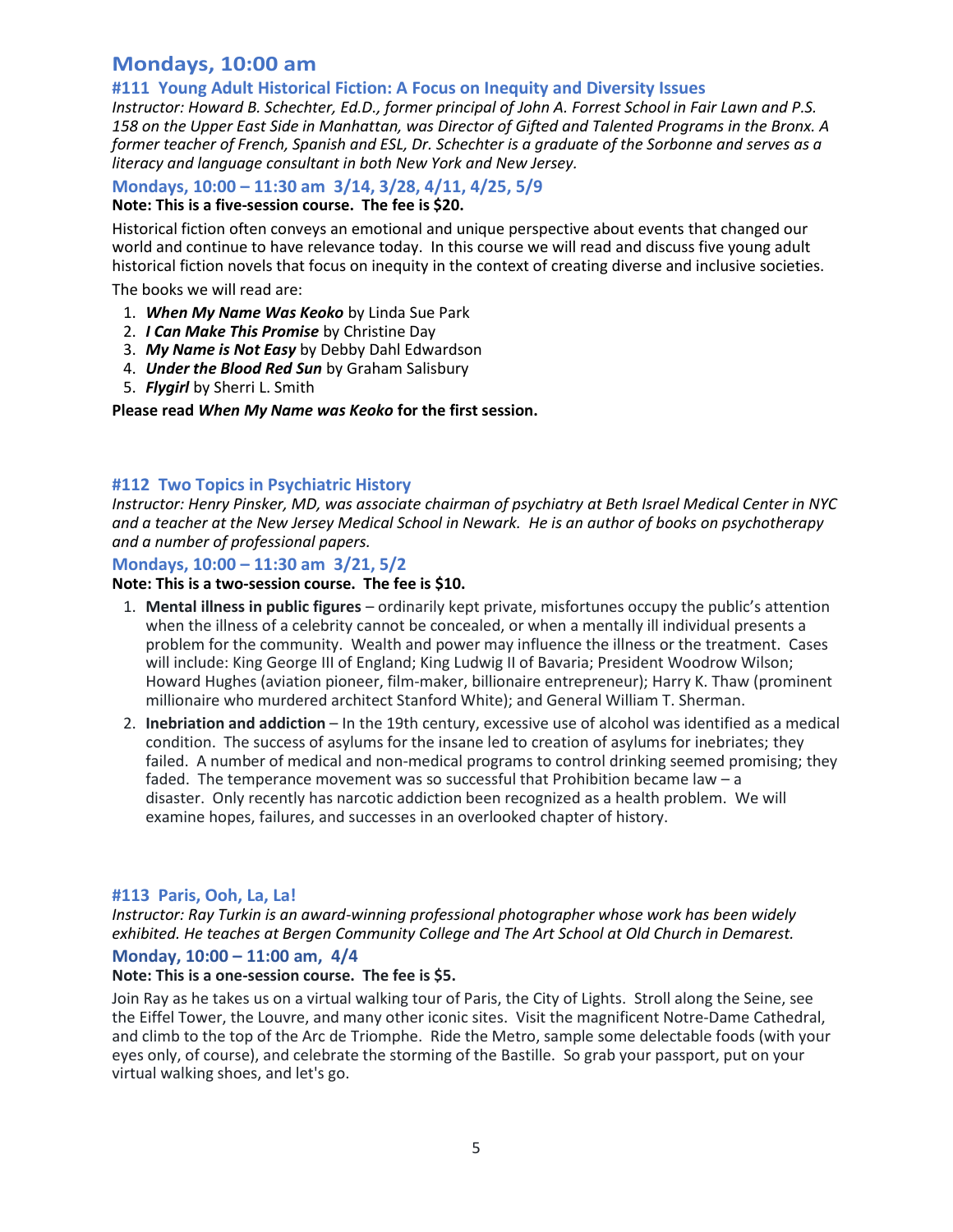#### **Mondays, 12:00 pm**

**#121 New York People and Places: The Brooklyn Bridge and Katherine Hepburn** *Instructor: Marty Schneit, a licensed New York City tour guide, was born in New York and has been telling people about the city ever since. In addition to IND, he has lectured at the New York Public Library, the* 

*92nd Street Y, the JCC and other venues.*

#### **Mondays: 3/14 at 12:00 – 1:30 pm, and 4/11 at 2:00 – 3:30 pm**

#### **Notes: Please note the different times for the two sessions. This is a two-session course. The fee is \$10.**

- 1. **The Brooklyn Bridge** an engineering marvel of its day, and now also loved as a work of art, the Brooklyn Bridge symbolized America's transformation from a rural to an urban society by connecting the two cities of New York and Brooklyn. With that easy land connection, Brooklyn Heights became the country's first commuter suburb.
- 2. **Katherine Hepburn** one of the original feminists? She lived an independent, strong-willed personal life and played that woman in Hollywood, wore pants before they were an accepted fashion, and had a 26-year semi-secret affair with Spencer Tracy while playing in 9 movies with him. She acted on Broadway, but is remembered best for her movies. She won four Oscars and was very good for her leading men: Henry Fonda, Humphrey Bogart and Jimmy Stewart all won Oscars when cast with her.

#### **#122 The Civil War: Critical Moments, Critical People**

*Instructor: Michael Sica, human resources professional who has intensively studied the people and events of the Civil War for almost three decades. He has presented numerous courses at IND on the Civil War and current affairs, often with a consideration of the impact of leaders' personalities.*

#### **Mondays, 12:00 – 1:30 pm 3/21, 4/11, 4/18, 4/25**

#### **Note: This is a four-session course. The fee is \$20.**

There is much to explore about the Civil War beyond its maneuvers, set-piece battles and major leaders. This course will examine four important topics dealing with its participants and consequences:

- 1. **Mr. Lincoln's Sable Arm –** The role of black soldiers and sailors in the Civil War were they the tipping point to victory? Understanding the contribution, sacrifice and trials of the black soldiers who came to the war – some as freemen, some as escaped from enslavement. Their war did not end in 1865.
- 2. **The Assassination of Abraham Lincoln –** A moment burned into American history. But what occurred both before and after the most important murder in American history teaches us much about the times. A look at the key players, their actions, and the consequences.
- 3. T**he Obscure War –** It is more than Lincoln versus Davis, and Grant versus Lee. An exploration of some lesser known individuals, women and men, and events that had significant impact on the war's outcome*.*
- 4. **The Myth of the Lost Cause: who wrote the history of the Civil War? –** An examination into how the history of the war was chronicled over the years. Who were the most significant historians of the war? What were their prejudices? Who wrote the history – the "winners" or the "losers"? And who were the "winners?"

#### **#123 More Topics in French Life: Fashion and Food**

*Instructor: Ronnie Friedman, a retired Ridgewood High School teacher of French language and culture, has also taught at Bergen Community College. She has a B.A. in French from UPenn, an M.A. in Comparative Literature from CUNY, and has completed the doctoral coursework in French at NYU.* 

#### **Mondays, 12:00 – 1:30 pm 3/28, 4/4**

#### **Note: This is a two-session course. The fee is \$10.**

Continuing her recent courses on the art and culture of France, the instructor will present two sessions during which we will delve into defining aspects of French life.

We will explore the history of "haute couture" which has influenced American style for centuries, and the cuisine of various regions of France which you encounter on menus everywhere.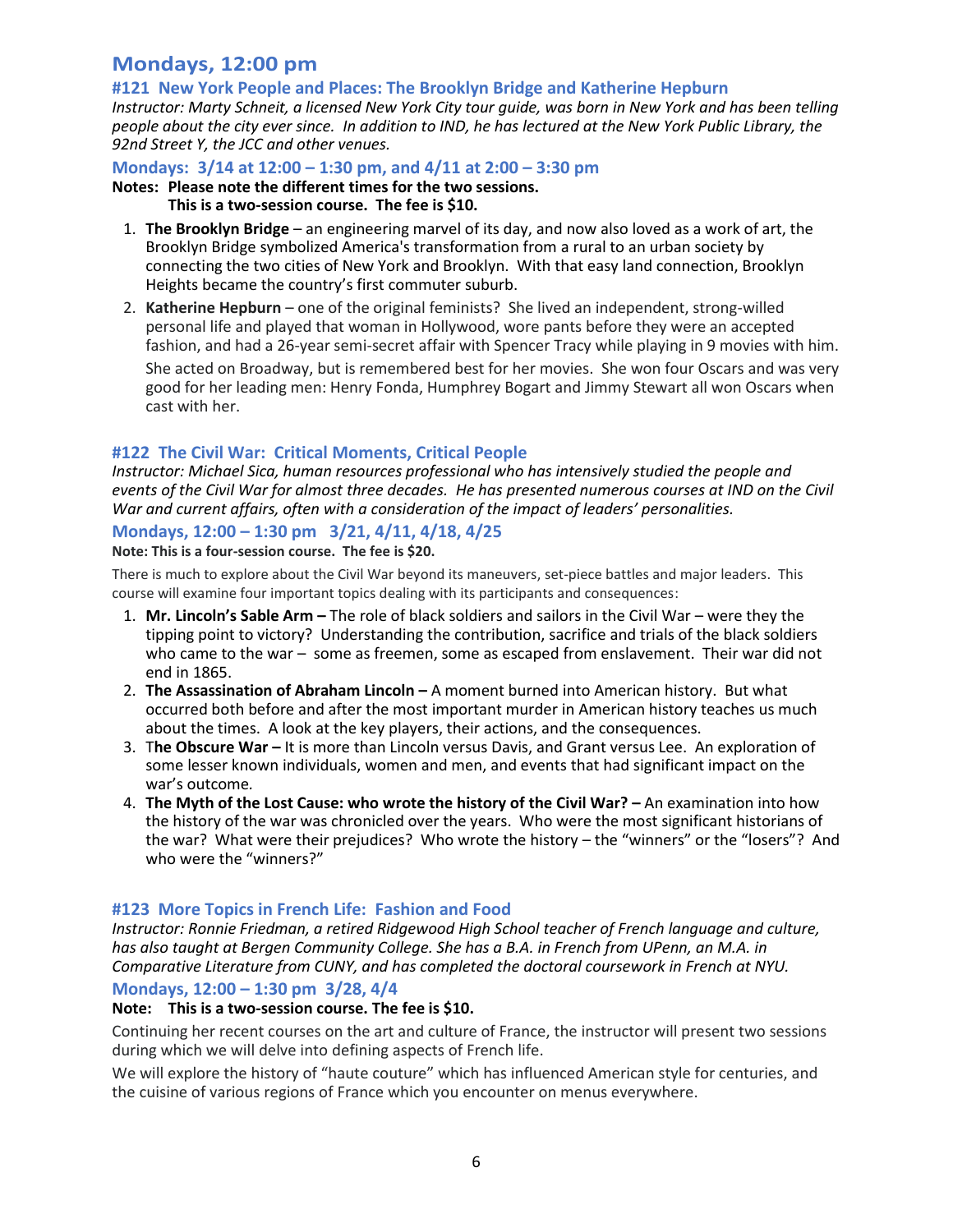### **Mondays, 2:00 pm**

#### **#131 The Status of Minorities in China**

*Instructor: Judy Manton, a retired Adjunct Professor of Cross-Cultural Studies at Fairleigh Dickinson University. She used her specialty in ESL to teach English abroad, especially to English teachers in China. Fascinated by the oldest Muslim community in Xian, she twice visited one of her FDU students in Ningxia where one-third of the population is Muslim. As an English teacher in China, the instructor personally encountered a number of other ethnic groups.*

#### **Mondays, 2:00 – 3:30 pm 3/14, 3/21**

**Note: This is a two-session course. The fee is \$10.**

- 1. **The Colorful Cultures of Ethnic Minorities in China –** Although you are probably familiar with Chinese food and paintings, what is generally considered as 'Chinese culture' is actually the culture of the Han majority. But there are at least 55 government-recognized ethnic minority cultures which, at 130 million, compose almost 9% of the population of China. In this session she will share personal experiences, photos and descriptions of the distinctive folklore, dances, dress, food, mosques/temples, etc., of a sampling of these cultures.
- 2. **The Status of Ethnic Minorities in China These Days In this session we will explore the struggle** between cultural preservation and the Chinese government's policy of 'sinicization'. We'll examine the effects of modernization, communism, capitalism, poverty, internal migration, tourism and geographic location on the ethnic minorities, as well as government policies.

#### **#132 The Online Classroom: Challenges and Opportunities in Virtual Learning**

*Instructor*: *Sophia Rosenfeld lives in New York and works as a curriculum designer with SEO Scholars, where she writes academic programs for both in person and virtual classrooms. She previously worked as a middle school English teacher in Baltimore City, where she earned an M.S.Ed. from Johns Hopkins University.*

#### **Monday, 2:00 – 3:30 pm 4/4**

#### **This is a one-session course. The fee is \$5.**

The Covid-19 pandemic forced hundreds of millions of students worldwide to learn online. What are some of the challenges of virtual learning, and what are the opportunities?

This course will explore the history of the virtual classroom, best learning practices, and will contain a brief demonstration of some online platforms that help with engagement.

## *We Need You*

\_\_\_\_\_\_\_\_\_\_\_\_\_\_\_\_\_\_\_\_\_\_\_\_\_\_\_\_\_\_\_\_\_\_\_\_\_\_\_\_\_\_\_\_\_\_\_\_\_\_\_\_\_\_\_\_\_\_\_\_\_\_\_\_\_\_\_\_\_\_\_\_\_\_\_\_\_\_\_\_\_\_\_\_\_

**To consider joining our skilled and knowledgeable faculty. We are always looking for more volunteer instructors.** 

- Can you offer a five-session course?
- A single class?
- Can you suggest a friend or colleague?
- Tell us of a discussion leader or lecturer who has impressed you?

#### **To tell your friends about our exciting mix of classes.**

We believe we have a lot to offer continuing learners, and would like to increase our student body by adding to our mailing list.

**Please send the names and contact information of potential students or prospective instructors, including yourself if appropriate.** 

| By Mail to:  | <b>Institute of New Dimensions</b>    |
|--------------|---------------------------------------|
|              | <b>P.O. Box 17</b>                    |
|              | <b>Butler, NJ 07405</b>               |
| By Email to: | IND.bergen@gmail.com                  |
| Or Call:     | <b>Gloria Smith at (201) 261-5073</b> |
| Thank you.   |                                       |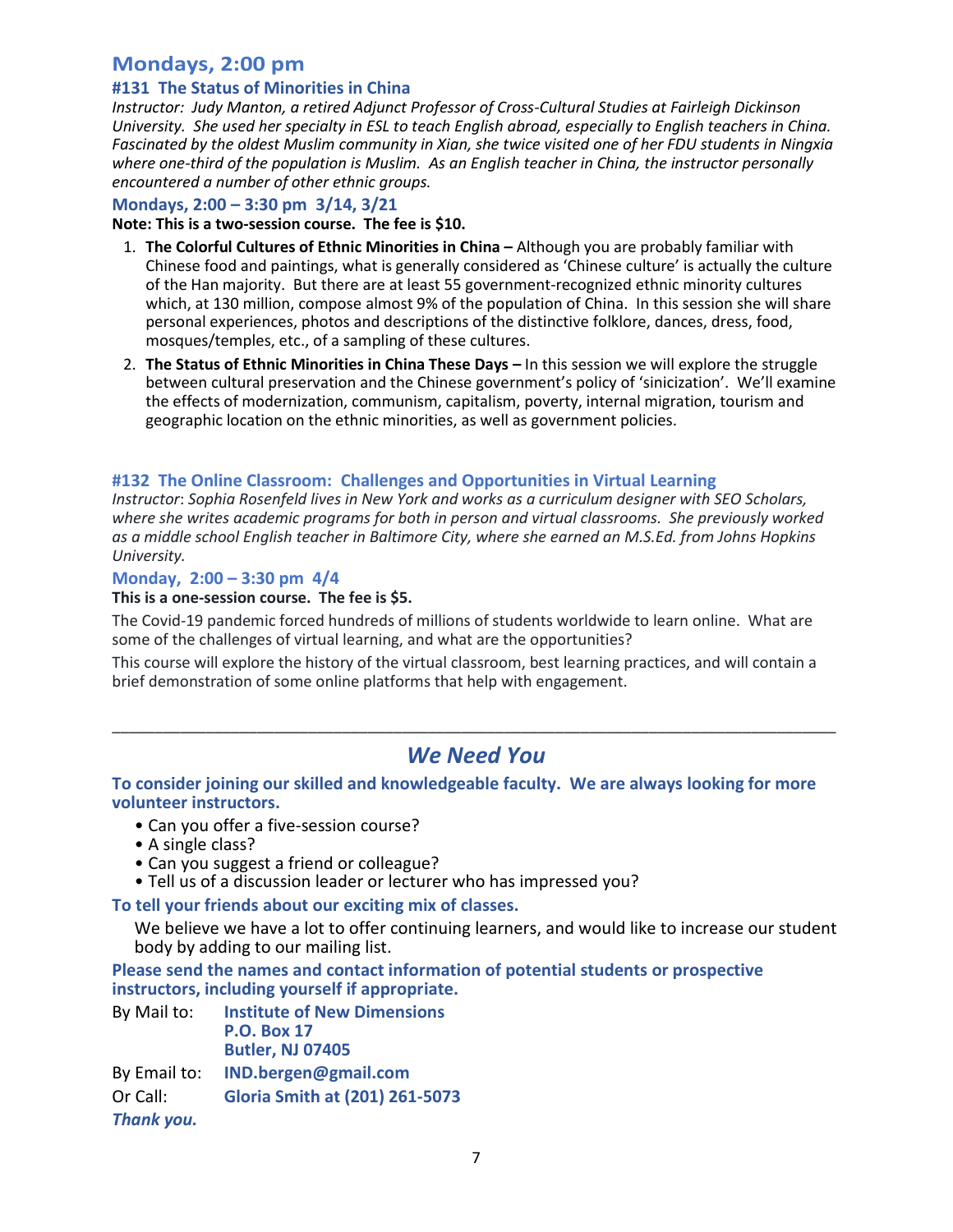#### **#133 The Current Economic and Financial Impact of Covid-19 on the United States**

*Instructor: Arthur S. Guarino is an associate professor in the Department of Finance and Economics at Rutgers University Business School. In addition to his law degree from Rutgers School of Law, Newark, Professor Guarino has a master's degree in international relations from the Maxwell School at Syracuse University.*

#### **Monday, 2:00 – 3:30 pm 5/16**

#### **Note: This is a one-session course. The fee is \$5.**

The coronavirus has had serious global impacts. Among those affected is the economy of the United States. This has resulted in a sudden deep recession, a slowdown in the nation's gross domestic product and what seems to be a major realignment in the American economy. While there are many aspects that bear examining, three key areas are supply chain disruptions, shifts in the nation's job market known as the Great Resignation, and the increase in inflation.

This presentation will examine how Covid-19 has impacted and actually seriously disrupted the American economy, and what may be the long-term implications.

#### **Tuesdays, 10:00 am**

#### **#211 The Golden Age of Pop Music, Spring 2022 Edition**

*Instructor: Joe Weisfeld, Ph.D. Chemistry, retired director of a research and development laboratory, is a lifelong music lover.*

#### **Tuesdays, 10:00 – 11:30 am 3/15, 3/29, 4/12, 4/26, 5/10**

#### **Note: This is a five-session course. The fee is \$20.**

Are there songs you can't forget, songs you still sing. hum or whistle today? It's likely they come from the Great American Songbook, a collection of popular song standards, that composers like Gershwin, Porter, Rodgers, Kern, Arlen, Warren and others wrote for the Broadway stage, Tin Pan Alley and Hollywood. Each class will have a unique theme, with musical selections and background discussion.

#### **#212 More Stories from Space**

*Instructor: Joe Lennox, a space program historian and student; creator of an extensive private space history museum, items from which are used during his presentation; former President of the New Jersey Aviation Hall of Fame and Museum, serving as director of educational programs and curator of space artifacts and exhibits; and assisted the space curator at The Intrepid Air and Space Museum. He was a senior officer at a major Canadian bank in New York.* 

#### **Tuesdays, 10:00 – 11:30 am 3/22, 4/5, 4/19, 5/3, 5/17**

#### **Note: This is a five-session course. The fee is \$20.**

This is the sixth offering in a series exploring various aspects of the space program and astronomy. Previous courses covered many topics, including space flights, the international space stations and the people who make the program succeed.

Using PowerPoint, videos, construction plans and artifacts from the instructor's extensive collection, this semester's sessions will look at space flights, a pioneering astronaut and our "twin" planet.

The topics covered will be:

- 1. **John Glenn** First in orbit, and later the oldest astronaut. The life and times of John Glenn: Military hero, astronaut, politician and statesman.
- 2. **Gemini 9** The angry alligator. A mission with many twists and turns that challenged NASA and the crew in countless ways.
- 3. **Venus** The twin of earth. Is it really Earth's twin and its mirror planet? Maybe not. Will Earth go the way Venus did?
- 4. **Columbia** 16 minutes from home. An in-depth look at this science-filled mission and the tragic ending to Columbia's last space flight.
- 5. **ASTP** Adversaries work together in peace. The Apollo-Soyuz Test Project opened up cooperation between the United States and the Soviet Union and played a major role in ending the Cold War. Along the way, a great space mission was flown.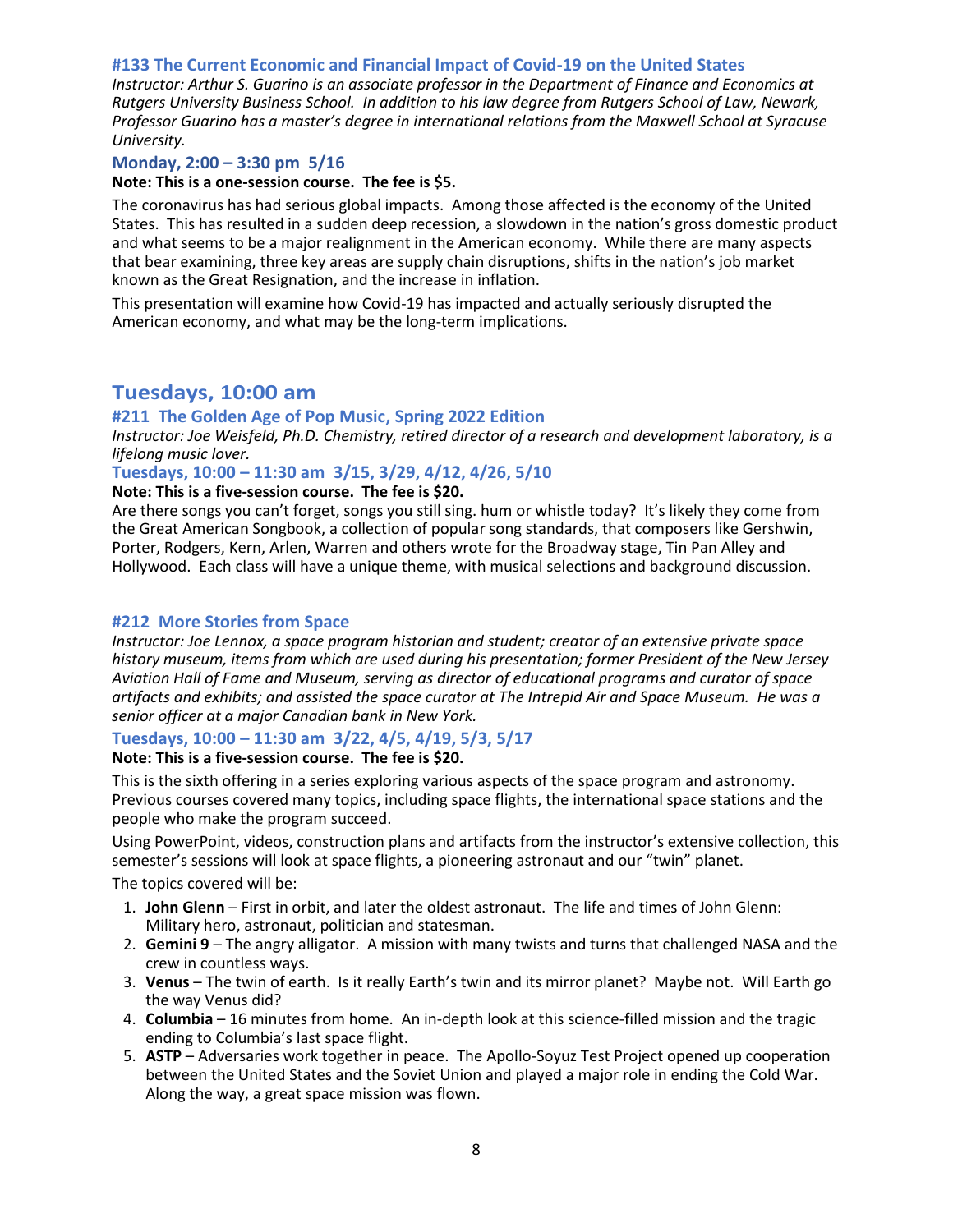### **Tuesdays, 12:00 pm**

#### **#221 Mindfulness and Meditation – How to Do It, Why It Works and What Impact Will it Have on my Mood, Outlook and Life.**

*Facilitator: Sarah Hiller-Bersson, is a licensed clinical social worker, psychotherapist and founder of the Center for Purposeful Aging, with 18 years of experience working with older individuals on how to optimize their lives to achieve fulfillment. This interactive course is adapted from her experience with a six-year support group for older clients.*

**Tuesdays, 12:00 – 1:00 pm 3/15, 3/29**

#### **Notes: This is a two-session course. The fee is \$10. Please note the times: The sessions are one hour long. This class is limited to 19 participants.**

This is an interactive lecture and discussion course on the benefits of mindfulness and meditation. We will cover how to incorporate this tool into your days and life, why it works, and how it can change your life and increase your peace of mind.

#### **#222 Great Decisions, 2022**

*Instructor: Joseph Walinski, lecturer at Bergen Community College, JCC, Humanist Society and local libraries.* **Tuesdays, 12:00 – 1:30 pm 3/22, 4/5, 4/19, 5/3, 5/17**

#### **Notes: Enrollment is limited to 25 students.**

**This is a five-session course. The fee is \$20.**

This student-participation course is based on the latest issue of the yearly *Great Decisions* book from the Foreign Policy Association. It is recommended that you order the 2022 edition at registration so that you can be current on all issues. **Please include its \$30 cost with your registration.**

The subjects we will examine are:

- 1. **[Biden's Agenda](https://www.fpa.org/great_decisions/index.cfm?act=topic_detail&topic_id=107)** The current administration in Washington promised to reverse many of the policies of the past administration, especially in foreign policy. How will issues such as climate, the pandemic, and alliances be treated under the Biden administration?
- 2. **[Changing Demographics](https://www.fpa.org/great_decisions/index.cfm?act=topic_detail&topic_id=108)** The world experienced remarkable demographic changes in the 20th century that continue today and have resulted in far-reaching social, economic, political, and environmental consequences all over the globe. These consequences are creating mounting challenges to development efforts, security, the environment, as well as the sustainability of human populations.
- 3. **[Russia and the U.S.](https://www.fpa.org/great_decisions/index.cfm?act=topic_detail&topic_id=102)** Russia and the United States have many areas of conflict and some possible areas of mutual interest. Arms control, Russian interference in U.S. elections and support of cyberattacks, the status of Ukraine, the fate of opposition politicians in Russia, all continue to be concerning. How will the new administration in Washington approach these issues?
- 4. **[Outer Space](https://www.fpa.org/great_decisions/index.cfm?act=topic_detail&topic_id=100)** The launch of Sputnik 1 in October 1957 marked the beginning of the space era and of the space race between the United States and the Soviet Union. In the 21st century, there are many more participants in space, including countries such as India and China, and commercial companies such as SpaceX. How will the United States fare in a crowded outer space?
- 5. **[Climate Change](https://www.fpa.org/great_decisions/index.cfm?act=topic_detail&topic_id=101)** The ideological divide in the United States on the subject of climate change has impeded progress in curbing greenhouse emissions. But extreme weather events at both ends of the thermometer have focused attention on the consequences of inaction. What role will the United States play in future negotiations on climate?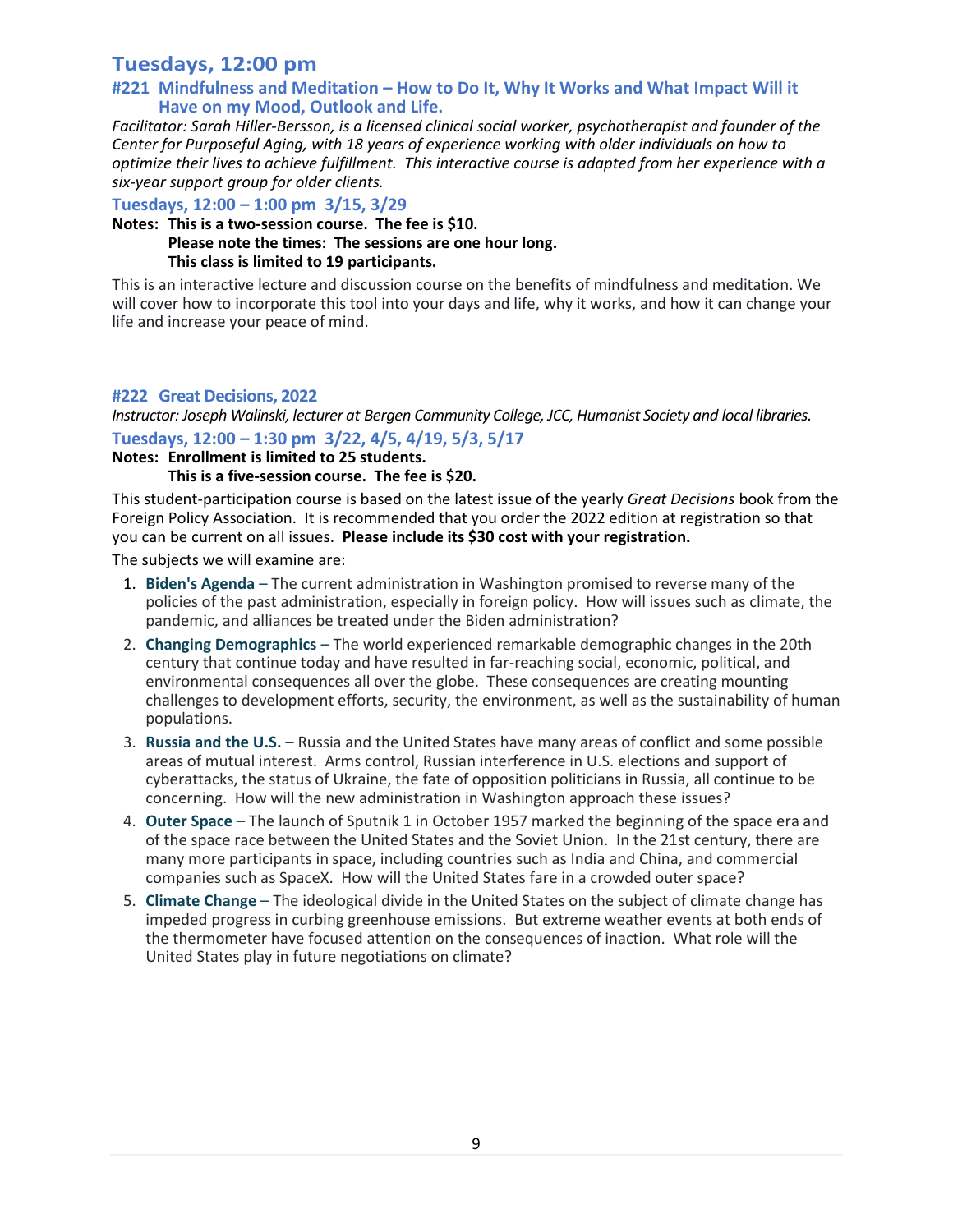#### **#223 The Fourth Estate – The Struggle to Provide America with Information Needed to Maintain a Viable Representative Republic**

*Instructor: Arnold Rubin, M.D., Emeritus Professor of Medicine and Oncology, and former Director of the Stem Cell Transplantation Program, at the Rutgers Cancer Institute of New Jersey, Robert Wood Johnson Medical School, Rutgers University.*

#### **Tuesdays, 12:00 – 1:30 pm 4/12, 4/26, 5/10, 5/24, 5/31**

#### **Notes: This is a five-session course. The fee is \$20.**

#### **This is a repeat of a course given in 2020, with additional material.**

A free press was guaranteed by the First Amendment to the American Constitution. Now under siege by developing alternative technology, a failing business model and a growing disrespect for facts, journalists are struggling to remain relevant and to continue to hold government accountable.

This course will trace American journalism from its birth in the 18th century through the evolving technology and political landscape to the present crisis of polarization and an existential threat to American democracy.

The Topics we will cover are:

- 1. From the merchant printer to reporters and editors.
- 2. The press becomes national.
- 3. Newspapers are a family business.
- 4. Television arrives in time to bring troublesome world events into the living room.
- 5. The media goes digital and alternative facts threaten the search for truth.

#### **Tuesdays, 2:00 pm**

#### **#231 Memoir Writing Workshop, Continued**

*Facilitator: Rosalyn Hantman, formerly Director, Training and Organization Development at Columbia University, received her graduate degrees at Columbia. She has honed techniques for writing life stories and recently published a memoir, "Remember Everything I Ever Told You."*

#### **Tuesdays, 2:00 – 4:00 pm 3/29, 4/12, 4/26, 5/10**

**Notes: This is a four-session course. The fee is \$20.**

#### **Please note the times: sessions are two hours, ending at 4:00 pm. Registration is limited to eight participants.**

In this workshop you will learn basic principles of writing a personal memoir, with opportunities to create memorable stories from life. Receive valuable feedback from the instructor and other workshop participants as you begin to create the building blocks of your written legacy. This workshop will provide tips, techniques and practice as you develop your storytelling skills. Participants write to prompts for review and constructive guidance.

Small classes with limited enrollment create the perfect forum to explore memoir writing.

New registrants are welcome; no previous experience is required.

#### **#232 A History of China**

*Instructor: Robert Suffis, chemist and retired research and development vice-president.* **Tuesdays, 2:00 – 3:30 pm 3/22, 4/5, 4/19, 5/3, 5/17**

#### **Note: This is a five-session course. The fee is \$20.**

China is the world's oldest continuous civilization, with over 3500 years of written history. It has existed as a unified state for over 2000 years. In the 21st century it has emerged from a period of humiliation by western nations to once again be a major world power.

The goal of this course is to gain an understanding of China by tracing this history with an emphasis on both the events and the ideas that have created this great civilization. We will examine China's religions, culture, political structure and philosophy, and compare them to those of the western world. It is Confucius and not Communism that has shaped the China of the 21st century.

We will also use this history to explain why China is an autocratic society that stresses harmony and the absence of chaos.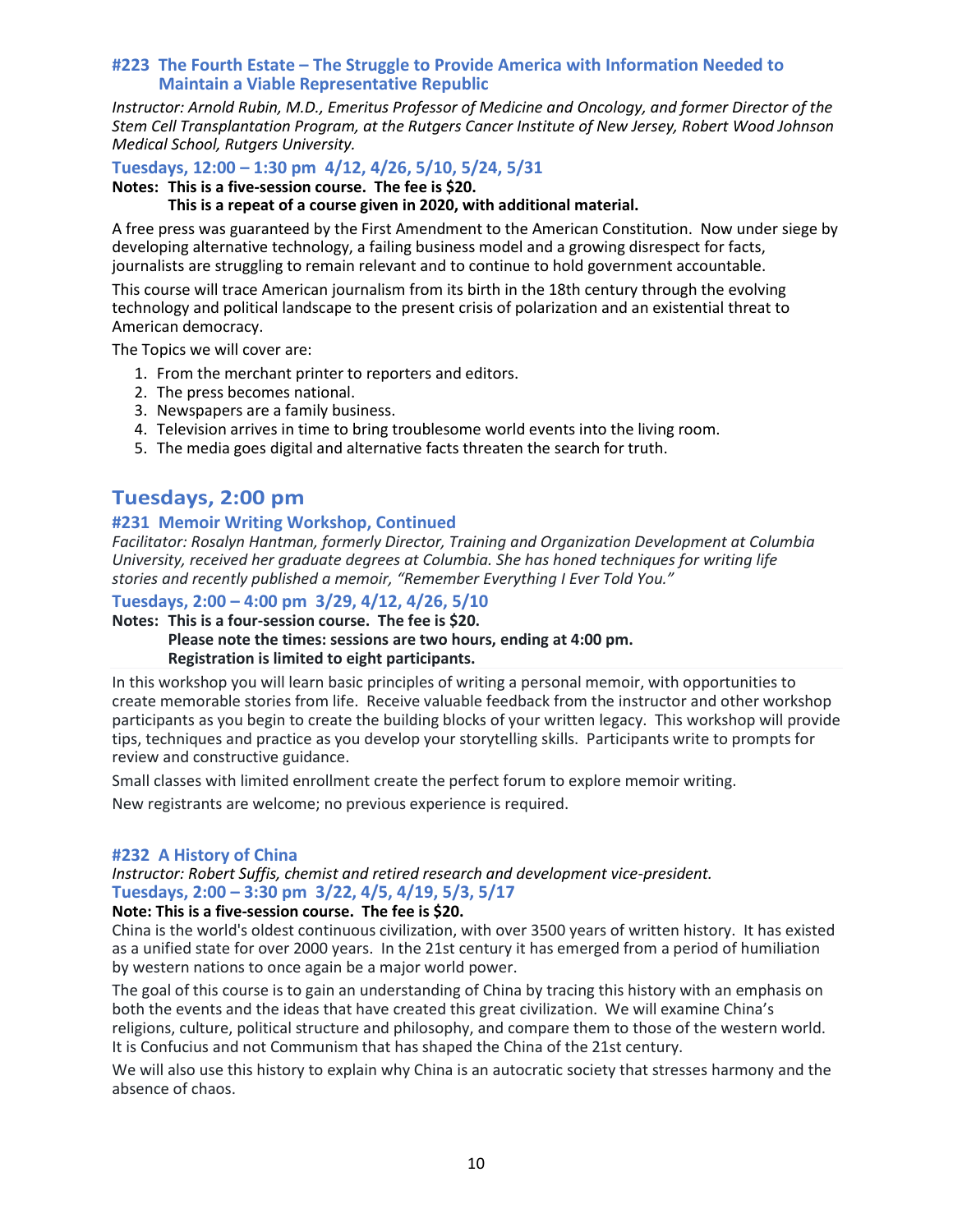#### **#233 The Rebel Girl's "First Life:" Elizabeth Gurley Flynn**

*Instructor: Evelyn Hershey is the Education Director at the American Labor Museum in the Botto House in Haledon, where she teaches students and the general public about the history and contemporary issues of workers and the labor movement.*

#### **Tuesday, 2:00 – 3:30 pm 5/24**

#### **Note: This is a one-session course. The fee is \$5.**

Elizabeth Gurley Flynn (1890 – 1964) was a labor leader, activist and feminist who played a leading role in the Industrial Workers of the World (IWW). She was a founding member of the American Civil Liberties Union and a visible proponent of women's rights, birth control and women's suffrage. This presentation will highlight her activism and achievements during two early decades of her life.

#### **Thursdays, 10:00 am**

#### **#411 The Happiness Advantage**

*Instructor: Elaine W. Solomon, retired Speech Language Pathologist and Learning Disabilities Consultant, was on the Child Study Team at the Edgewater Public Schools and was the Learning Disabilities Consultant at St. Joseph Hospital Child Development Center.*

#### **Thursday, 10:00 – 11:30 am 3/17**

#### **Note: This is a one-session course. The fee is \$5.**

The stress and uncertainty of the global pandemic has presented an urgent need for us to learn more about the science of happiness and strategies to bring it into our lives.

This one-session course will present science-based information from the field of Positive Psychology on why happiness is good for us, and how to get more of it.

#### **#412 Some Topics in American Life and History**

*Instructor: Martin Alboum, history lecturer and group discussion leader.*

**Thursdays, 10:00 – 11:30 am 3/24, 4/14, 4/28, 5/12, 5/26**

#### **Note: This is a five-session course. The fee is \$20.**

This course will examine five pieces of the American story, past and present, from the country's formation to the current political situation.

The topics are:

- 1. **The American Revolution** the Cause
- 2. **Dissent and Dissenters** in American History
- 3. **Amish History:** How the Amish became Amish
- 4. **Terrific Women** in American History
- 5. **Betrayal of Democracy** the Ongoing Threat of Trump's Presidency.

#### **CALL FOR LECTURERS / TEACHERS**

IND is always seeking new instructors and lecturers. Our richest resource is YOU! Please let us know if you or anyone you know might be interested in teaching a one- or multi-session course. Contact Gloria Smith (201) 261-5073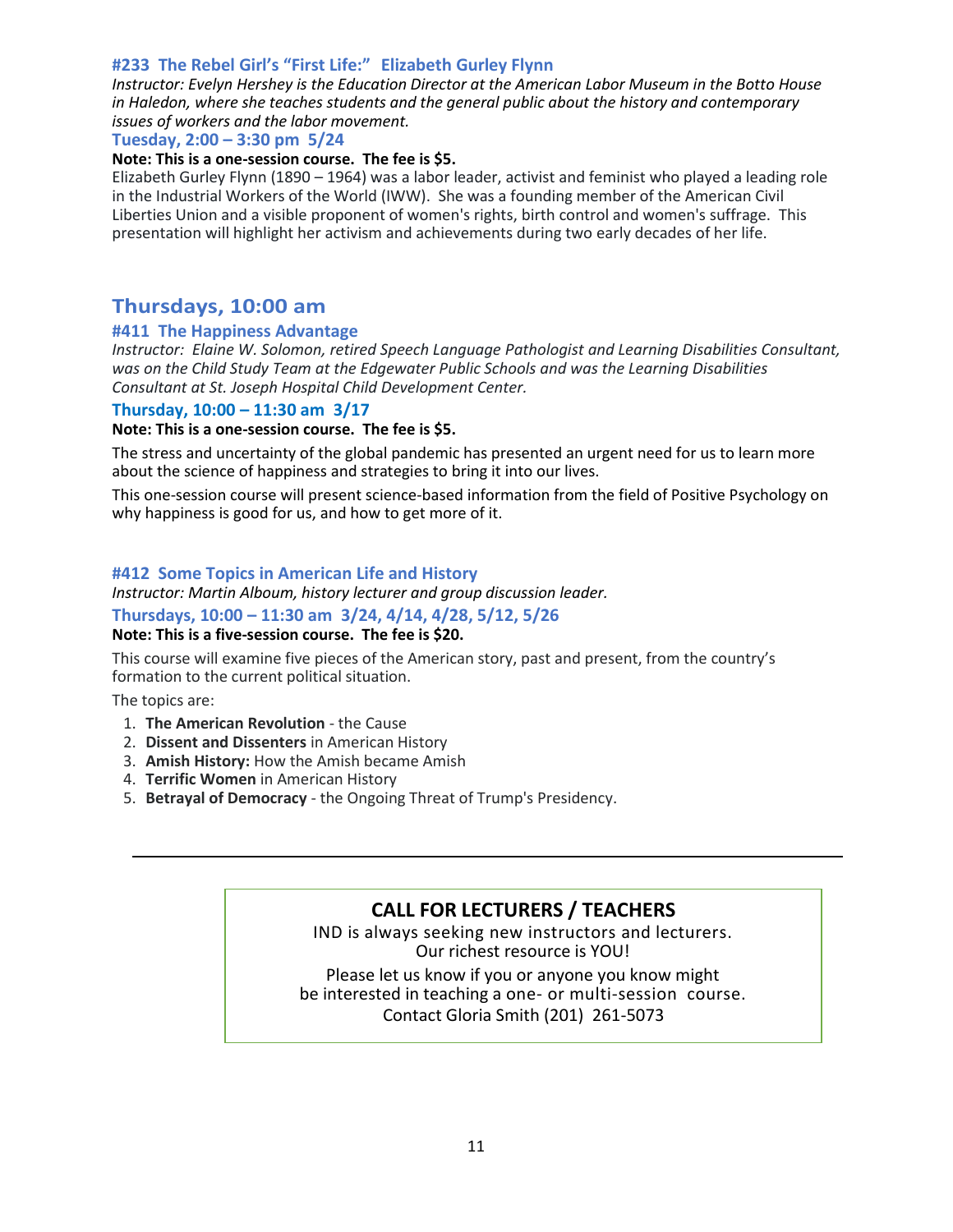## **Thursdays, 12:00 pm**

#### **#421 The Japanese-American Immigrant Experience**

*Instructor: Emily Ginder is a former homeschooling mom who brings her enthusiasm for history, literature and music to class. In addition to leading courses at Bergen Community College, University of Delaware and IND, she moderates a book club on Goodreads, an on-line discussion site.*

#### **Thursdays 12:00 – 1:30 pm 3/24, 4/14, 4/28, 5/12, 5/19**

#### **Note: This is a five-session course. The fee is \$20.**

Almost all immigrants to America have faced prejudice, violence and racism. However, some groups have faced overwhelming obstacles in their search for freedom and citizenship. One group is those of Japanese descent. We will read and discuss fiction, memoirs and non-fiction in our quest to better understand the injustice and trauma endured by the Japanese-American community.

We will read the following:

- *The Buddha in the Attic* by Julie Otsuka
- *Farewell to Manzanar* by Jeanne Wakatsuki Houston and James D. Houston
- *Korematsu v. United States: Japanese-American Internment Camps* by Karen Alonso OR *Fred Korematsu Speaks Up* by Laura Atkins
- *The Eagles of Heart Mountain* by Bradford Pearson
- *Clark and Division* by Naomi Hirahara
- *Hotel on the Corner of Bitter and Sweet* by Jamie Ford

**Please read** *The Buddha in the Attic* **for the first session.**

## **Thursdays, 2:00 pm**

#### **#431 Contemporary Musicians of the Middle East**

*Instructor: Philip Penner taught at the Borough of Manhattan Community College, where he was chairman of the science department. He has studied the oud and Arabic music theory for many years, through which he has come to know some extraordinary musicians.*

#### **Thursdays, 2:00 – 3:30 pm 3/17, 3/24**

#### **Note: This is a two-session course. The fee is \$10.**

If you are unfamiliar with traditional and contemporary Middle-Eastern music and its alien sound, this course will introduce you to the instruments and the quarter-tones that differentiate it from western music.

For those who attended the previous courses on this music, these sessions will introduce new material and contemporary musicians, singing and playing in a variety of styles. They are:

- **Simon Shaheen** a virtuoso of the oud and violin. He has been an indefatigable proponent of Arabic music in the U.S. and is presently on the faculty of the Berklee School of Music in Boston.
- **Rima Khcheich** a young Lebanese singer who has performed in the U.S.
- **Hamza El Din** a Nubian musician who has reimagined his country's music on the oud.
- **Mutlu Torun** A Turkish composer and oud player.
- **Sonia M'barek** A Tunisian singer who has performed in the U.S.
- **Bassam Saba** Originally from Lebanon, he lived on Long Island. He was particularly adept on the western flute and the end-blown flute, the nay. Recently, serving as Director of the Lebanese Music Conservatory, he succumbed to Covid.
- **Naseer Shamma** An Iraqi oud player.